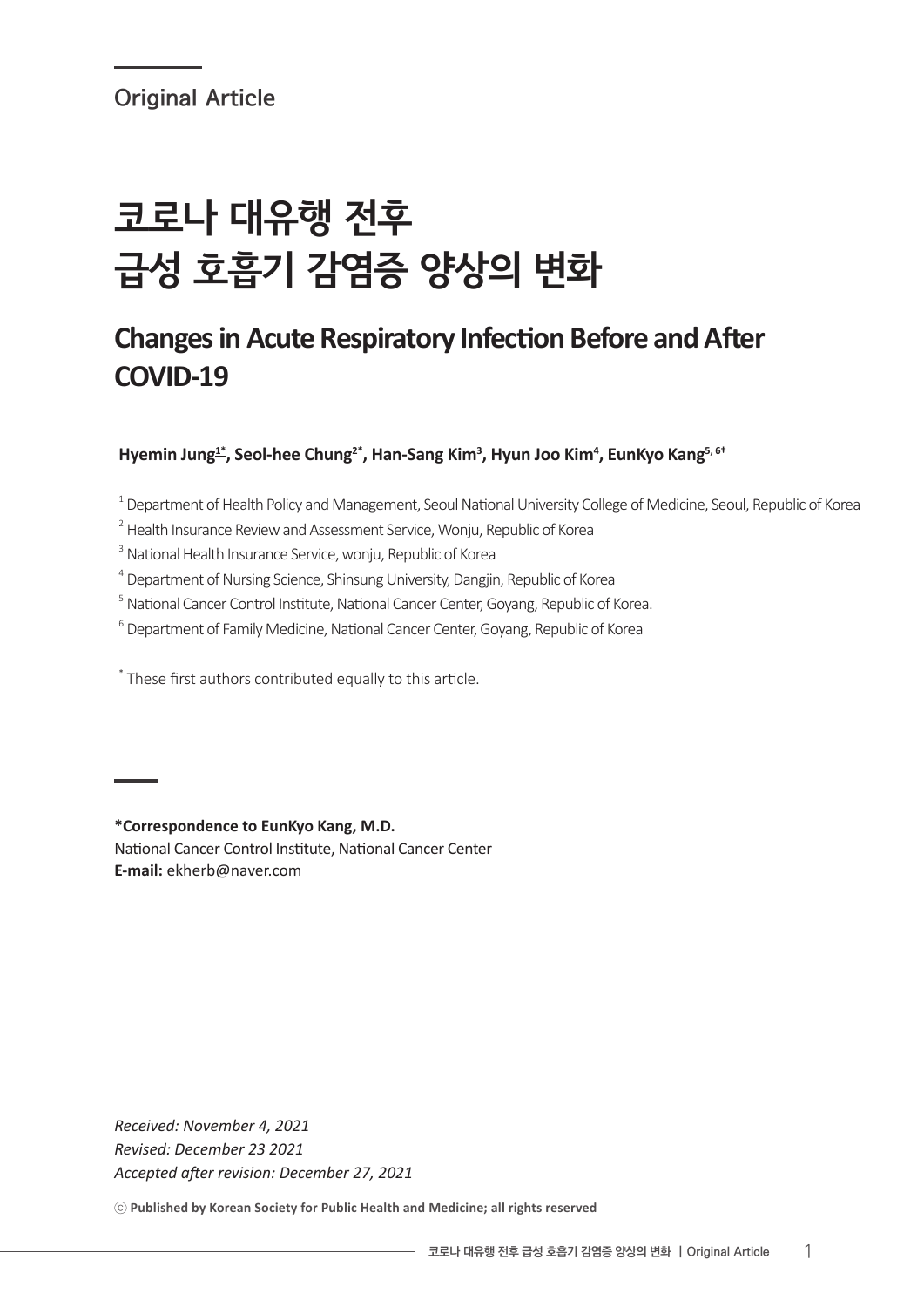#### **Abstract**

**Objective:** During the outbreak of COVID-19, several coping strategies were implemented including strengthened social distancing, wearing masks and hand hygiene. This infection control method might have been effective for other respiratory infections; however, it had not yet been clearly revealed. Therefore, we investigated whether the incidence of infectious respiratory diseases has reduced after excluding the effect of decreased medical utilization because of COVID-19 control measures.

**Design or methods:** We used the Korean national claims data and analyzed incidences of acute respiratory infections (ARI) and diseases except ARI. The incidence rates of winter 2019 and 2020 were compared.

Results: Excluding ARI, the reduction in overall hospital visits decreased by only 2%; however, the number of visits due to ARI decreased by 13%, and the number of visits due to influenza particularly decreased by 26%.

**Conclusions:** Using national database, this study confirmed that a significant reduction in ARI, including influenza, occurred during the COVID-19 pandemic. Infection control measures including nationally enforced social distancing may be effective in controlling the transmission of other respiratory infections. Further studies are necessary to clarify the causal relationship.

**Keywords: COVID-19; Prevention & control; Hygiene; Influenza; Pneumonia**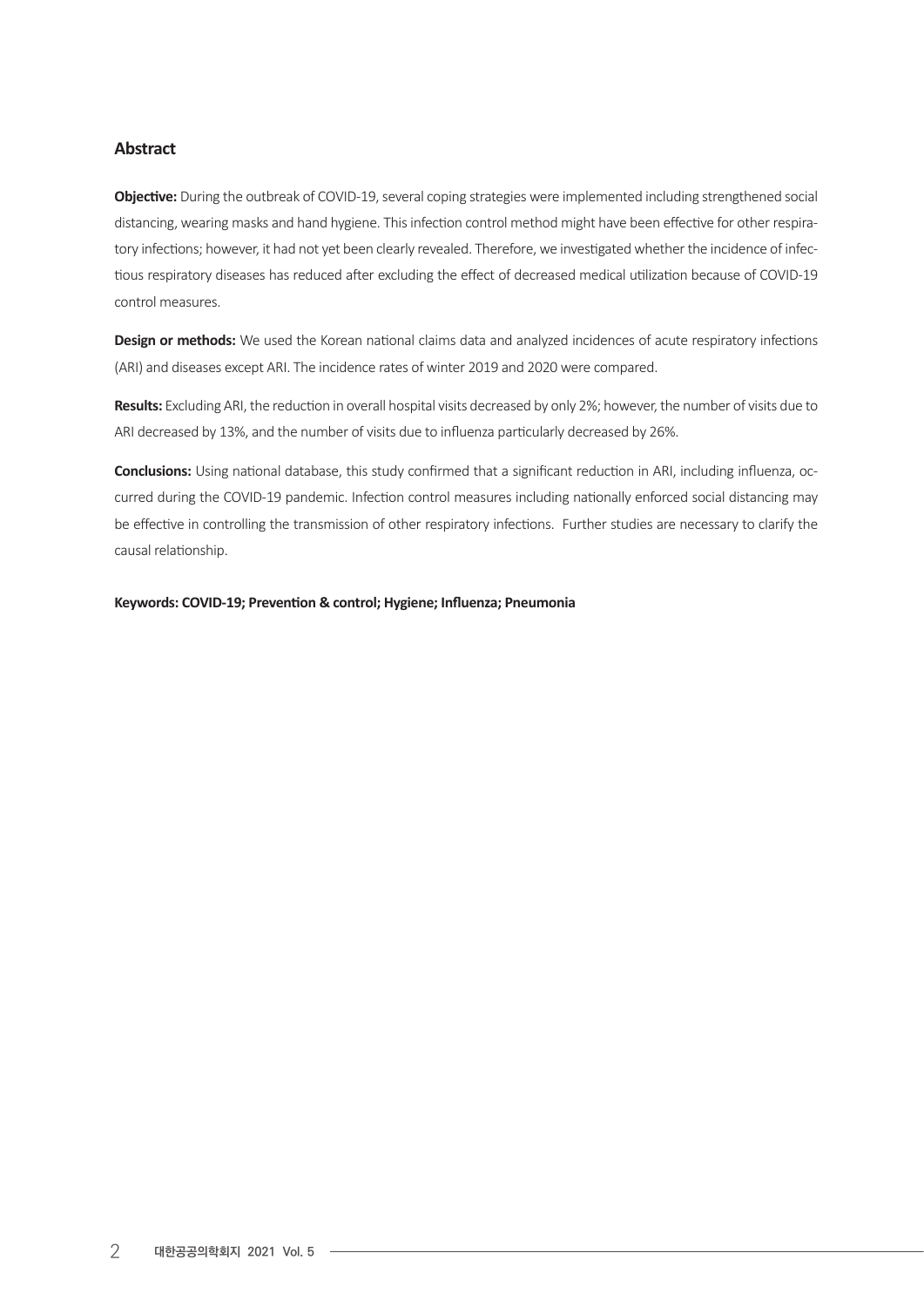#### **INTRODUCTION**

The COVID-19 pandemic has caused rapid, significant changes to our lifestyle. In South Korea, "staff dinners," that is, eating and drinking with coworkers after work hours, have been common cultural events for the past decades. However, given the current norm of "social distancing" and telecommuting owing to COVID-19, staff dinners have drastically decreased [1]. In contrast, time spent with family members has increased, which is positive with regard to general health. Personal hygiene behaviors such as wearing a mask or handwashing are crucial in preventing rapid dissemination of the infectious disease. Before the COVID-19 pandemic, restaurant customers would be offended by staff wearing a mask; however, the customers now avoid visiting restaurants with unmasked staff working inside. Per a survey conducted by Jang et al, 96.7% of respondents admitted to practicing social distancing, with 78.8% wearing a mask and 80.2% practicing hand hygiene [2], which is a 2- to 5-fold increase compared to that during the 2015 MERS outbreak in Korea. Few reports of decreased incidence of infectious diseases including influenza during the COVID-19 pandemic have surfaced [3,4]. Most studies have attributed the COVID-19 control measures as the reason for this observation. In particular, wearing a mask is known to be particularly effective in preventing transmission through the respiratory system from source [5,6]. However, whether the incidence of infectious diseases indeed decreased because of improved personal hygiene orthis observation is because of decreased overall medical utilization owing to people refraining from venturing outside remains unclear.

Given that Koreans tend to seek medical assistance for mild conditions, the prevalence of infectious respiratory diseases could be inferred from the number of outpatient clinic visits. A reason for such frequent visits is improved accessibility both in terms of physical and cost aspects; more than 95% of the Korean population can reach a hospital within 60 minutes for physician consultation (Service, 2016), and the average waiting times to see a doctor at the clinic or hospital are only 18.9 and 26.4 minutes, respectively [7]. The average medical cost per patient visiting a clinic was US \$25 in 2019 [8]. Because the most essential medical services are covered by National Health Insurance (NHI), the typical out-of-pocket expenditure is only 10%-30% of the total. Furthermore, Koreans tend to continue working while on medication rather than resting at home because of a mild disease such as common cold or gastritis. Consequently, the number of outpatient visits per year is 16.9, which is 2.5 times the OECD average (6.8) and is the highest among OECD countries [9]. South Korea's excellent access to medical care even for mild disease is conducive to assessing whether the decreased incidence of acute respiratory infections after the COVID-19 outbreak is only a consequence of underutilization of medical care. Therefore, we investigated whether the incidence of infectious respiratory diseases has reduced compared to other diseases after negating the effect of decreased medical utilization because of COVID-19 control measures.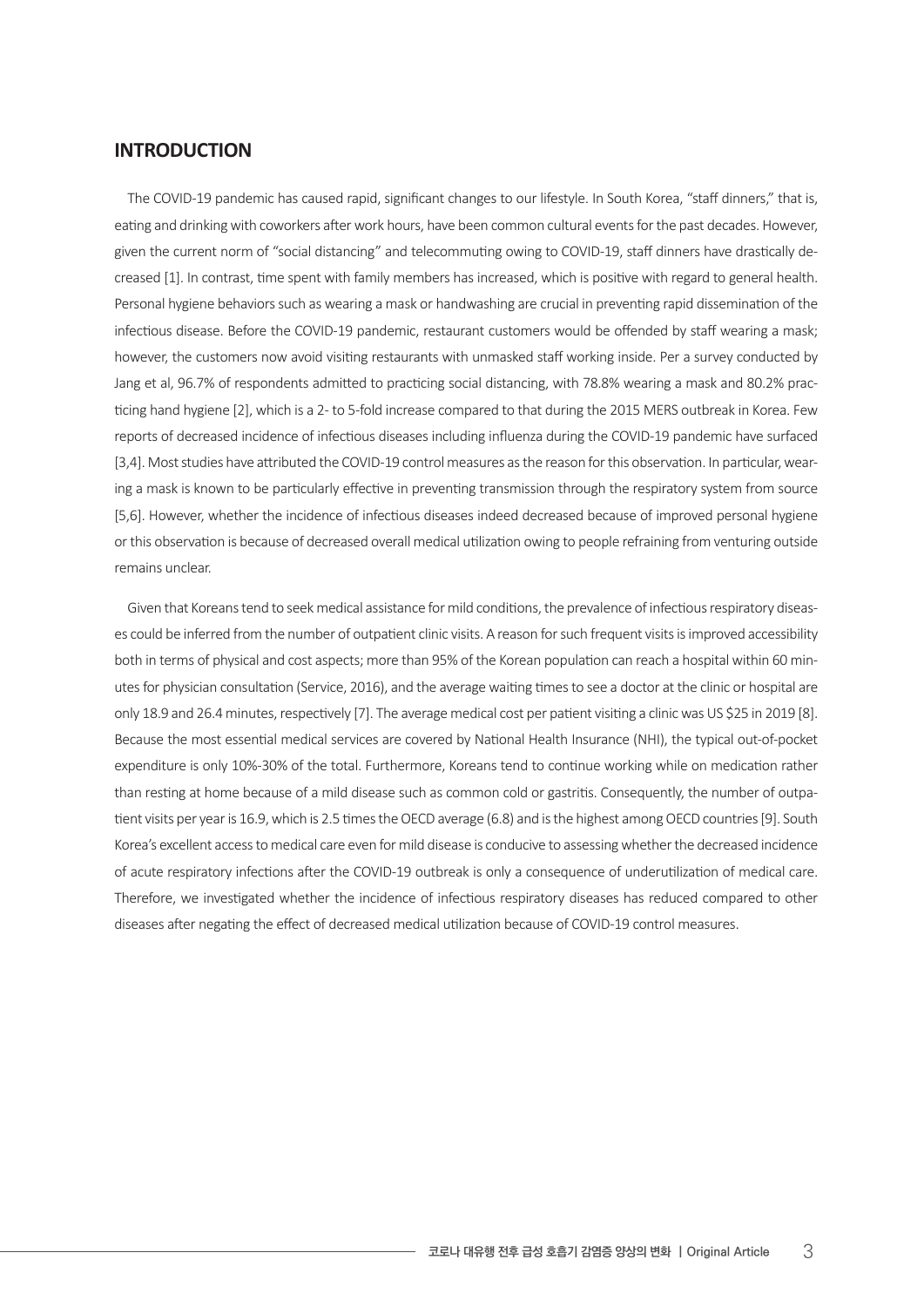#### **METHODS**

In this study, we used the insurance benefit claims data collected by Health Insurance Review and Assessment Service of Korea (HIRA). South Korea had implemented the NHIsystem in 1974. All Korean citizens are obligated to join the NHI, and NHI contracts with all medical institutions in South Korea. Therefore, when a patient visits a medical institution for a medical reason, all information related to insurance-covered medical service is recorded for benefit claims and shared with HIRA for reimbursement. All services must be accompanied by a reasonable diagnosis to be covered by NHI. Therefore, the claims data collected by HIRA would allow for accurate analyses to determine the number of patients with a specific diagnosis. We selected outpatient claims billed by clinics during thewinters of the last 10 years(2011-2020) and counted the number of visits according to the primary diagnosis of the claim. One claim was regarded as 1 clinic visit. We analyzed visits only during the winter season as acute respiratory infections such as common cold or influenza are prevalent mainly in winter. The period from December 1st of the previous year to March 31st of the specific year was considered as 1 winter season. For instance, the winter season of 2015 was from December 1st of 2014 to March 31st of 2015.

Basis the ICD-10 code for the primary diagnosis on the benefit claim, each visit was classified into 20 disease groups. Disease groups were named along the first letter of the ICD-10 code. In addition, several specific diseases were defined as follows: "acute respiratory infection" included acute upper respiratory infection (J00-J06), influenza (J09-J11), and other acute lower respiratory infection (J20-J22). "Pneumonia (J12-J18)" was classified separately. Chronic disease included hypertension (I10), diabetes mellitus(E10-E14), chronic obstructive pulmonary disease (J44), and asthma (J45).

First, the 10-year trend of clinic visits was identified. Then, we compared the number of visits in the winter of 2020 to visits in the winter of 2019, prior to the COVID-19 outbreak and hence it did not exist as a disease group and or a specific disease described above. All analyses were performed with Excel 2013 (Microsoft Corporation, Redmond, WA, USA).

#### **RESULTS**

Approximately 180 million outpatients visited the clinics each winter over the past decade. The highest number of visits was recorded in 2018 at 189,477,060, which has since decreased. Outpatient visits owing to acute respiratory diseases accounted for approximately 25% of all visits; although they peaked in 2018, both the absolute number and the relative proportion have been decreasing since 2019 <Figure 1, Table 1>.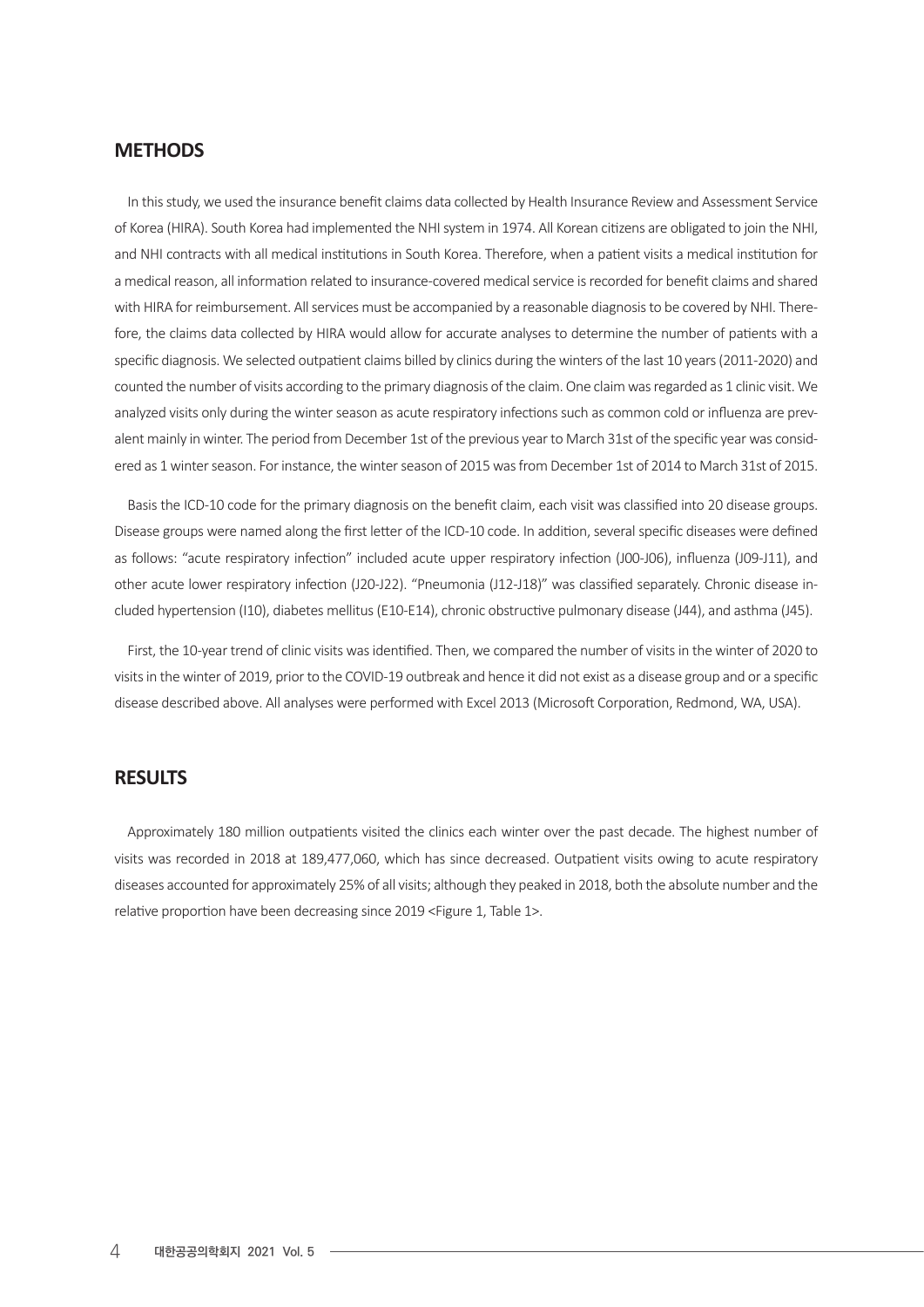

**<Figure 1> Outpatient clinic visit trends during each winter over the past decade**

| Year | URI<br>(A) | Influenza<br>(B) | <b>LRI</b><br>(C) | ARI<br>$(A+B+C=D)$ | Total<br>(E) | Fraction of ARI<br>(D/E) |
|------|------------|------------------|-------------------|--------------------|--------------|--------------------------|
| 2011 | 24,424,822 | 219,898          | 16,672,543        | 41,317,263         | 174,740,965  | 23.6%                    |
| 2012 | 25,559,633 | 398,732          | 20,518,569        | 46,476,934         | 186,409,954  | 24.9%                    |
| 2013 | 21,956,340 | 139,848          | 18,680,436        | 40,776,624         | 175,971,621  | 23.2%                    |
| 2014 | 22,979,218 | 680,034          | 20,588,648        | 44,247,900         | 181,293,366  | 24.4%                    |
| 2015 | 21,737,024 | 621,628          | 20,242,484        | 42,601,136         | 182,545,315  | 23.3%                    |
| 2016 | 21,810,006 | 880,579          | 22,120,623        | 44,811,208         | 187,284,990  | 23.9%                    |
| 2017 | 20,323,180 | 1,510,893        | 22,196,183        | 44,030,256         | 188,570,094  | 23.3%                    |
| 2018 | 20,541,585 | 2,375,232        | 22,189,955        | 45,106,772         | 189,477,060  | 23.8%                    |
| 2019 | 17,711,673 | 2,025,767        | 20,405,272        | 40,142,712         | 186,497,315  | 21.5%                    |
| 2020 | 15,439,793 | 1,500,390        | 17,840,372        | 34,780,555         | 177,782,401  | 19.6%                    |

**<Table 1> The numbers of local clinic outpatient visits during each winter over the past decade**

\*URI, upper respiratory tract infection; LRI, lower respiratory tract infection; ARI, acute respiratory infection

Table 2 shows the differences between visits in 2019 winter and 2020 winter by primary diagnosis codes. Overall, the number of clinic visits in the winter of 2020 (177,782,401) decreased by 5% compared to that in the winter of 2019 (186,497,315). Visits with major diagnosis codes C (malignant neoplasm), E (endocrine, nutritional, and metabolic diseases), F (mental and behavioral disorders), and I (disease of the circulatory system) increased by >5%. Visits with the major diagnosis codes H (diseases of the eye and ear), J (diseases of the respiratory system), M (diseases of the musculoskeletal system and connective tissue), P (certain conditions originating in the perinatal period), and Q (congenital malformations) decreased by >5%. The highest decrease of 12% was seen in the group J (diseases of the respiratory system), which accounted for the highest number of visits.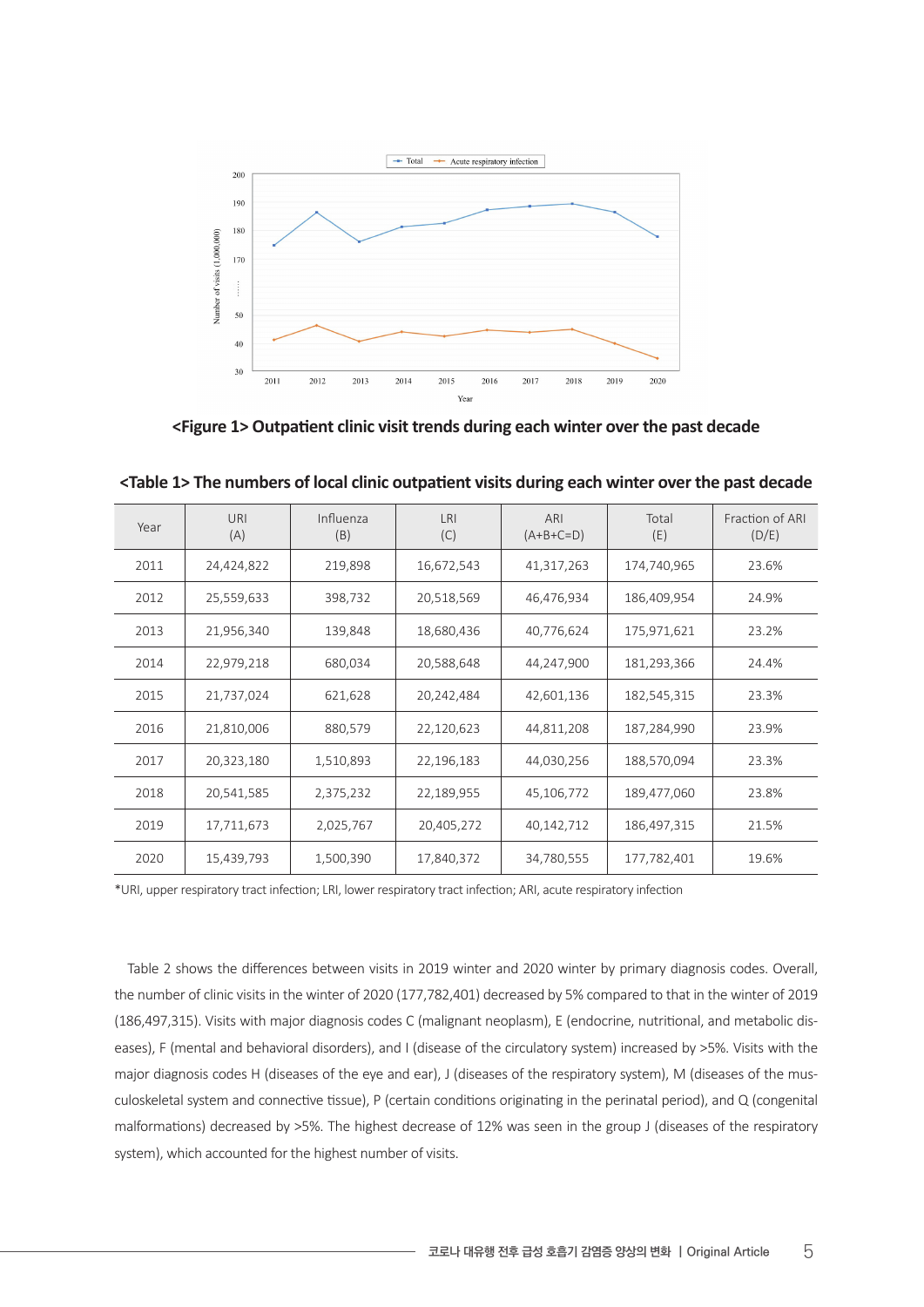| Disease groups*                                                                                            | 2019 winter (A) | 2020 winter (B) | Change (B/A) |
|------------------------------------------------------------------------------------------------------------|-----------------|-----------------|--------------|
| A&B                                                                                                        | 6,205,840       | 5,935,044       | 0.96         |
| $\mathsf C$                                                                                                | 257,843         | 292,276         | 1.13         |
| D00-D48                                                                                                    | 709,939         | 725,138         | 1.02         |
| D50-D89                                                                                                    | 218,608         | 214,255         | 0.98         |
| E                                                                                                          | 8,324,151       | 8,901,255       | 1.07         |
| F                                                                                                          | 5,167,793       | 5,777,663       | 1.12         |
| G                                                                                                          | 2,075,691       | 2,161,518       | 1.04         |
| $\boldsymbol{\mathsf{H}}$                                                                                  | 16,392,459      | 14,980,928      | 0.91         |
| $\overline{1}$                                                                                             | 14,048,972      | 14,777,166      | 1.05         |
| $\mathsf J$                                                                                                | 54,272,860      | 47,660,878      | 0.88         |
| К                                                                                                          | 10,323,943      | 10,045,326      | 0.97         |
| L                                                                                                          | 10,831,020      | 10,795,473      | 1.00         |
| $\mathsf{M}% _{T}=\mathsf{M}_{T}\!\left( a,b\right) ,\ \mathsf{M}_{T}=\mathsf{M}_{T}\!\left( a,b\right) ,$ | 34,526,385      | 32,630,927      | 0.95         |
| $\mathsf{N}$                                                                                               | 8,414,081       | 8,585,016       | 1.02         |
| $\bigcirc$                                                                                                 | 110,071         | 110,874         | 1.01         |
| $\mathsf P$                                                                                                | 33,563          | 31,268          | 0.93         |
| ${\mathsf Q}$                                                                                              | 56,587          | 53,320          | 0.94         |
| ${\sf R}$                                                                                                  | 2,632,480       | 2,655,252       | $1.01\,$     |
| S&T                                                                                                        | 10,547,729      | 10,144,469      | 0.96         |
| Ζ                                                                                                          | 1,347,300       | 1,304,355       | 0.97         |
| Total                                                                                                      | 186,497,315     | 177,782,401     | 0.95         |

#### **<Table 2> Difference between the number of local clinic visits in 2019 winter and 2020 winter by disease groupse**

\* Marked by the first letter of the ICD-10 code; A&B, certain infectious and parasitic diseases; C, malignant neoplasms; D00-D48, benign neoplasms; D50-D89, diseases of the blood, blood-forming organs and immune mechanism; E, endocrine, nutritional and metabolic diseases; F, mental and behavioral disorders; G, diseases of the nervous system; H, diseases of the eye and ear; I, diseases of the circulatory system; J, diseases of the respiratory system; K, diseases of the digestive system; L, diseases of the skin and subcutaneous tissue; M, diseases of the musculoskeletal system and connective tissue; N, diseases of the genitourinary system; O, pregnancy, childbirth and the puerperium; P, certain conditions originating in the perinatal period; Q, congenital malformations; R, symptoms, signs and abnormal clinical and laboratory findings; S&T, Injury, poisoning and certain other consequences of external causes; Z, Factorsinfluencing health status and contact with health services

The detailed analysis results for some specific diseases are summarized in Table 3. The number of visits owing to acute respiratory infections decreased by 13% and in particular, the number of visits due to influenza decreased the most (26%). Upon excluding acute respiratory infections, the reduction rate of overall clinic visits decreased to 2%. In contrast, hospital visits owing to pneumonia and chronic diseases increased by 3% and 5%, respectively. Of note, visits owing to non-respiratory chronic disease (hypertension and diabetes) increased whereas visits with respiratory chronic disease (chronic obstructive pulmonary disease and asthma) decreased.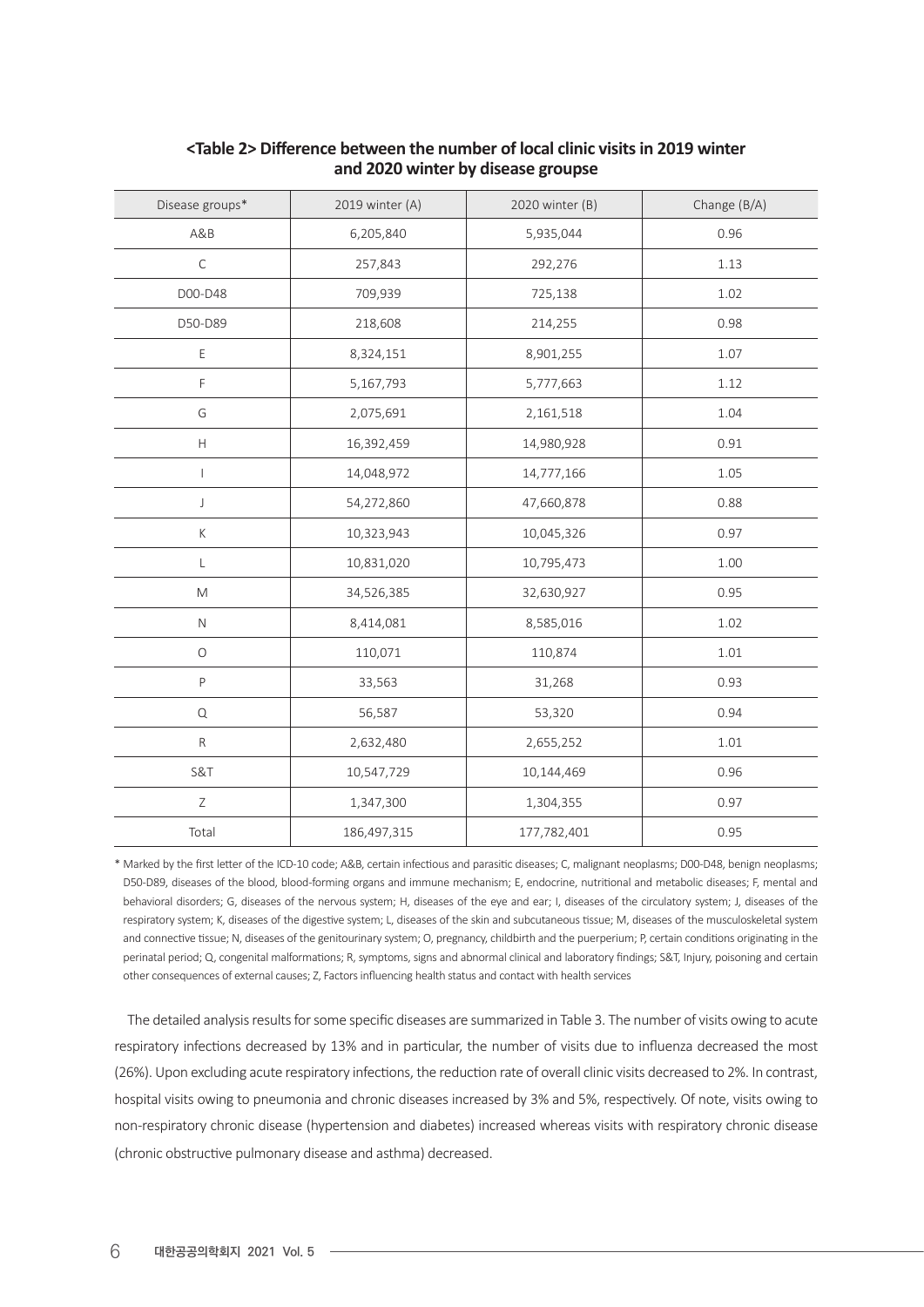| <b>Disease</b>              | 2019 winter $(A)$ | 2020 winter (B) | Change $(B/A)$ |
|-----------------------------|-------------------|-----------------|----------------|
| Acute respiratory infection | 40,142,712        | 34,780,555      | 0.87           |
| URI                         | 17,711,673        | 15,439,793      | 0.87           |
| Influenza                   | 2,025,767         | 1,500,390       | 0.74           |
| <b>LRI</b>                  | 20,405,272        | 17,840,372      | 0.87           |
| Diseases except ARI         | 145,724,783       | 142,354,560     | 0.98           |
| Pneumonia                   | 629,820           | 647,286         | 1.03           |
| Chronic disease             | 19,584,996        | 20,533,588      | 1.05           |
| Hypertension                | 12,865,686        | 13,580,777      | 1.06           |
| Diabetes meatus             | 5,549,292         | 5,913,123       | 1.07           |
| COPD                        | 74,012            | 72,562          | 0.98           |
| Asthma                      | 1,096,006         | 967,126         | 0.88           |

**<Table 3> Difference between the number of local clinic visits in 2019 winter and 2020 winter by specific diseases**

\* URI, upperrespiratory tractinfection; LRI, lowerrespiratory tractinfection; ARI, acute respiratory infection; COPD, chronic obstructive pulmonary disease

#### **DISCUSSION**

Our analysis of the NHI database revealed that the hygiene norms implemented for COVID-19 transmission in Korea, including wearing a mask and practicing hand hygiene, contributed to the prevention of not only COVID-19 infection but also other acute respiratory infections. This decrease in the diagnosed cases of acute respiratory infection could possibly be a consequence of (1) an actual decrease in the incidence of actual respiratory infectious diseases or (2) a decrease in clinic visits due to the possibility of reluctance to seek treatment on incidence of an infectious respiratory disease in the context of the COVID-19 pandemic. In Korea, during the COVID-19 pandemic, it is recommended that all those suspected of having COVID-19 with clinical respiratory symptoms be tested according to the doctor's opinion in the case of patients visiting a hospital. Accordingly, if patients had respiratory symptoms such as fever and cough, patients might be required to undergo a COVID-19 PCR test before clinic visits. Also, given the possibility of contact with COVID-19 patients in hospitals, patients with mild respiratory symptoms may be more reluctant to clinic visits. However, we observed that the treatment rate did not decrease even for chronic diseases, which do not require urgent treatment, which implies that the likelihood of an actual decrease in the prevalence of infectious respiratory diseases is greater.

Along with traditional infection control practices that are known to be effective, such as wearing a mask [10] and practicing hand hygiene [11-13], the combination of strengthened social distancing policies played an important role in controlling the COVID-19 outbreak. Most countries have implemented these infection control strategies, although the timing for the introduction of those strategies differed among countries. Combinations of these strategies were generally hypothesized to be effective in reducing the transmission of respiratory viruses [12,14,15]; however, validating those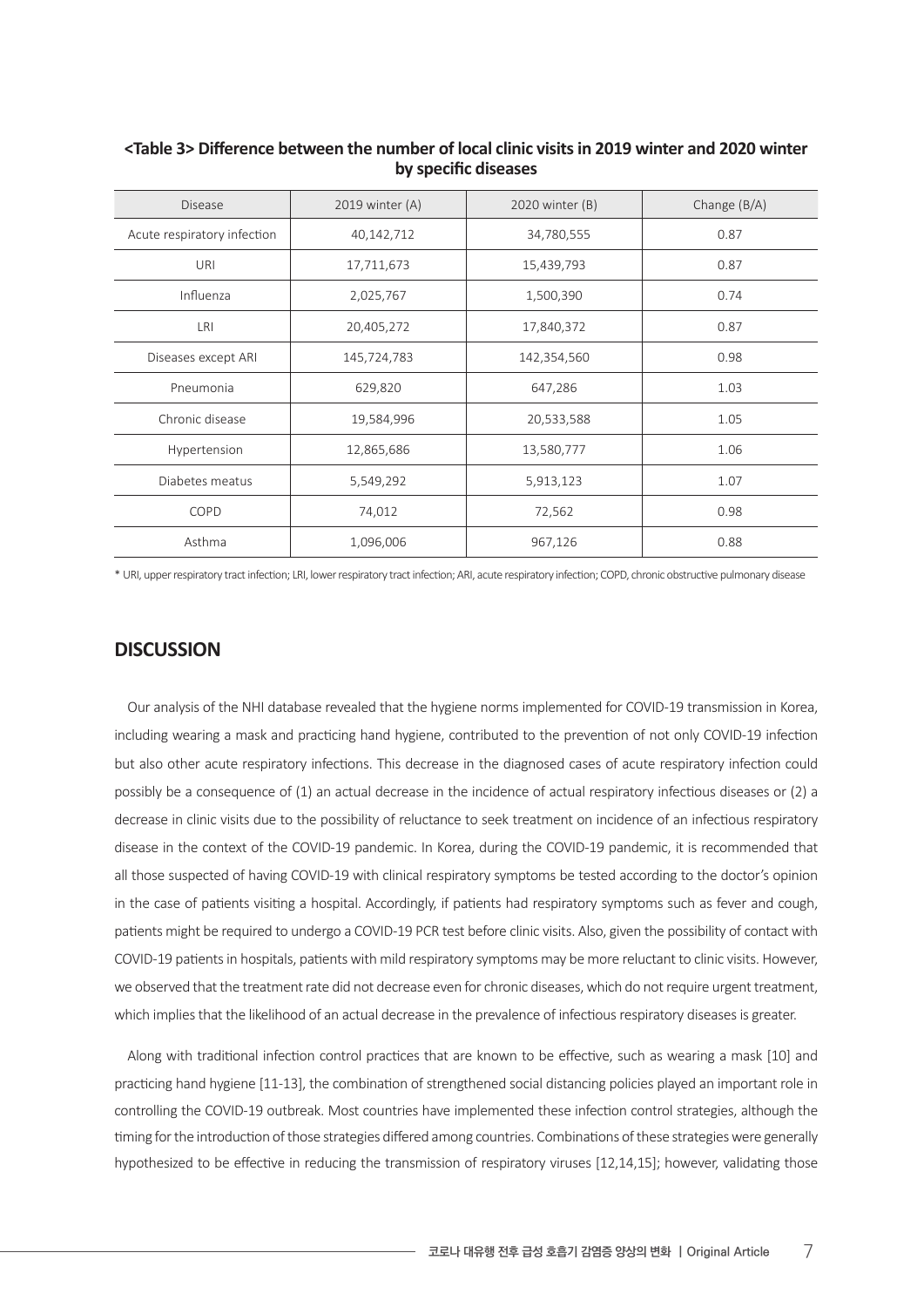results was difficult. Therefore, we attempted to investigate the prevalence of diseases caused by respiratory viruses and bacteria in addition to COVID-19 and to confirm the effectiveness of corresponding infection control strategies.

Most cases of the COVID-19 infection are either asymptomatic or present mild symptoms, unlike other respiratory viral infections that have been prevalent, and is highly contagious during the asymptomatic period [16] Hence, several countries, including Korea, had implemented a policy mandating wearing masks in public spaces to prevent individuals from transmitting the virus to others during the COVID-19 pandemic [17]. In general, the use of masks has been widely accepted in Asian countries, and high compliance with the use of masks was observed during the pandemic [18]. During the early pandemic period, a lack of masks was a major concern; Korea implemented a government-led mask distribution system to ensure the availability of masks for purchase [18]. Furthermore, apart from implementing campaigns to promote practicing hand hygiene, social distancing policies, including banning social dinners, canceling mass gatherings, and imposing travel restrictions, were also implemented. Our results showed that these infection control strategies were effective in decreasing the cases of COVID-19 and other respiratory viruses.

Previous studies have reported that, unlike wearing a mask and practicing hand hygiene, social distancing did not significantly reduce the transmission of influenza viruses [19,20]. However, this could be the result of differences in the stringency of social distancing; determining the effectiveness of social distancing policies is challenging as results are derived from explanatory analyses. In addition, other variables, such as frequent hand washing and mask wearing, may have significantly influenced the results. Furthermore, this study showed no decrease in pneumonia cases, which is contrary to the results of previous studies that demonstrated that measures of infection control, such as hand hygiene [21], are associated with a decrease in the incidence of pneumonia. Possible explanations for this difference include: (1) possible increase in pneumonia cases owing to the exacerbation by COVID-19 or (2) insignificant preventive effect of infection control measures, such as social distancing, on bacterial or fungal pneumonia.

A strength of this study is the use of national-scale data; however, it has some limitations. First, this was an observational study, and controlling for confounding factors that could have influenced the interpretation of the results was challenging. Since the onset of the COVID-19 pandemic, aggressive infection control measures have been implemented [22], and a decrease in the incidence of other infectious diseases has been observed, which has been reported to play a role in other factors such as viral competition [23, 24]. As demonstrated by this study, the decrease in the incidence of other respiratory infections could be because of the competition between the COVID-19 virus and other viruses causing respiratory infections [24]. Therefore, further research is required to explain these complex interactions. Second, this study was a retrospective study; therefore, the causal relationships between these infection control strategies and the decrease in respiratory viral infections cannot be proven. Third, we analyzed only clinic visits in this study, but the use of hospitalization is needed to analyze as well to assess the effect on overall medical use. Therefore, further studies are required to investigate overall health care utilization, including hospitalization.

In conclusion, this study confirmed that a significant reduction in acute respiratory viral infections, including influenza, occurred during the COVID-19 pandemic. Furthermore, nationally enforced social distancing and infection control policies, such as wearing masks and practicing hand hygiene, may be effective in controlling the transmission of not only COVID-19 but also other respiratory viral infections. However, further studies are needed to confirm the causal relationship between these infection control strategies and the decrease in respiratory viral infections.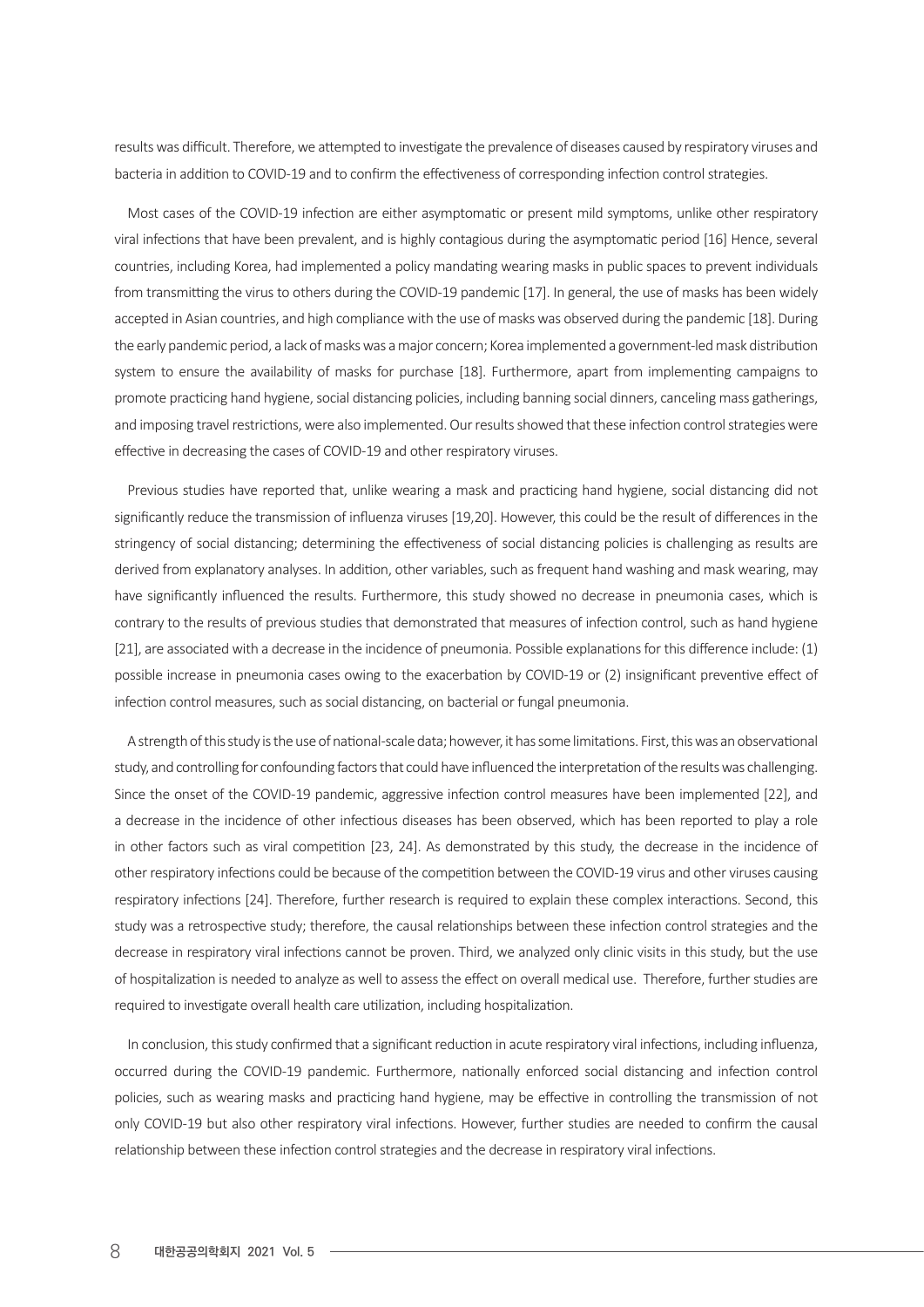# **Acknowledgements**

Funding: This research did not receive any specific grant from funding agencies in the public, commercial, or not-forprofit sectors.

### **Ethical approval**

This study was approved by the institutional review board of Seoul National University Boramae Medical Center (IRB No. 07-2020-12).

## **Conflict of interest**

The authors declare no competing interests.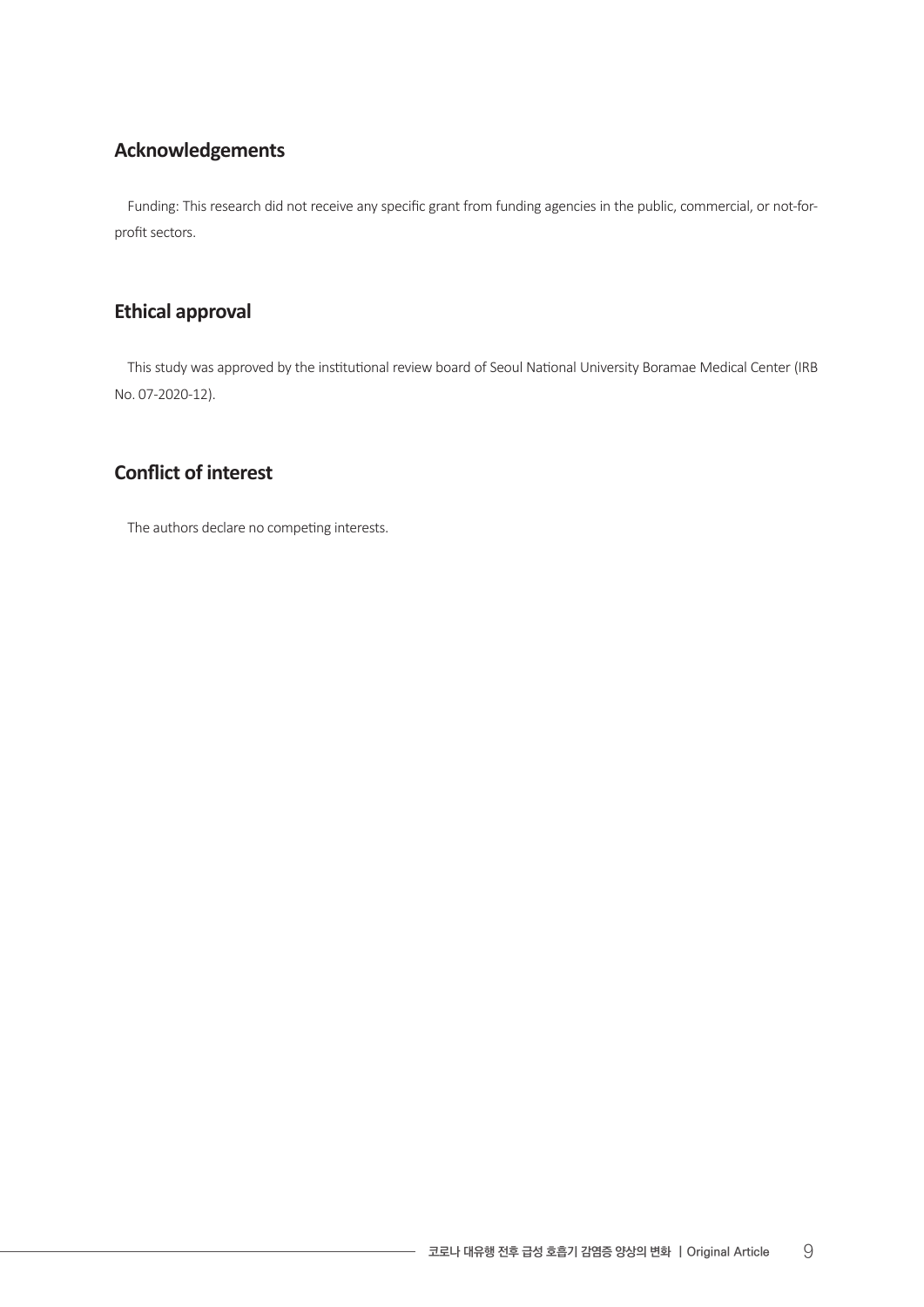#### **References**

- 1. Kim EA. Social Distancing and Public Health Guidelines at Workplaces in Korea: Responses to Coronavirus Disease-19. Saf Health Work 2020;11(3):275-83.
- 2. Jang WM, Jang DH, Lee JY. Social Distancing and Transmission-reducing Practices during the 2019 Coronavirus Disease and 2015 Middle East Respiratory Syndrome Coronavirus Outbreaksin Korea. J Korean Med Sci 2020;35(23):e220-e.
- 3. Huh K, Jung J, Hong J, Kim M, Ahn JG, Kim JH, et al. Impact of non-pharmaceutical interventions on the incidence of respiratory infections during the COVID-19 outbreak in Korea: a nationwide surveillance study. Clin Infect Dis 2020.
- 4. Soo RJJ, Chiew CJ, Ma S, Pung R, Lee V. Decreased Influenza Incidence under COVID-19 Control Measures, Singapore. Emerg Infect Dis 2020;26(8):1933-5.
- 5. Chou R, Dana T, Jungbauer R, Weeks C, McDonagh MS. Masks for Prevention of Respiratory Virus Infections, Including SARS-CoV-2, in Health Care and Community Settings: A Living Rapid Review. Ann Intern Med 2020;173(7):542-55.
- 6. Liang M, Gao L, Cheng C, Zhou Q, Uy JP, Heiner K, et al. Efficacy of face mask in preventing respiratory virus transmission: A systematic review and meta-analysis. Travel Med Infect Dis 2020;36:101751.
- 7. Shin J, Cho B, Choi B, Kim H, Kim K, Shin J, et al. Health service experience survey. Seou l: Ministry of Health and Welfare, Korea Institute of Health and Social Affairs 2017.
- 8. Service NHI. National health insurance statistical yearbook. Wonju: Health Insurance Review & Assessment Service, National Health Insurance Service 2019.
- 9. Cohen G, Shinwell M. OECD Statistics Working Papers 2020/02. STATISTICS 2020.
- 10. Saunders-Hastings P, Crispo JA, Sikora L, Krewski D. Effectiveness of personal protective measures in reducing pandemic influenza transmission: A systematic review and meta-analysis. Epidemics 2017;20:1-20.
- 11. Jefferson T, Del Mar C, Dooley L, Ferroni E, Al-Ansary LA, Bawazeer GA, et al. Physical interventions to interrupt or reduce the spread of respiratory viruses: systematic review. BMJ 2009;339.
- 12. Jefferson T, Del Mar CB, Dooley L, Ferroni E, Al-Ansary LA, Bawazeer GA, et al. Physical interventions to interrupt or reduce the spread of respiratory viruses. Cochrane Database Syst Rev 2011(7).
- 13. Smith SM, Sonego S, Wallen GR, Waterer G, Cheng AC, Thompson P. Use of non-pharmaceutical interventions to reduce the transmission of influenza in adults: A systematic review. Respirology (Carlton, Vic) 2015;20(6):896-903.
- 14. Hoang VT, Gautret P. Infectious Diseases and Mass Gatherings. Curr Infect Dis Rep 2018;20(11):44
- 15. Jefferson T, Foxlee R, Del Mar C, Dooley L, Ferroni E, Hewak B, et al. Physical interventions to interrupt or reduce the spread of respiratory viruses: systematic review. BMJ 2008;336(7635):77-80.
- 16. Gandhi M, Yokoe DS, Havlir DV. Asymptomatic Transmission, the Achilles' Heel of Current Strategies to Control Covid-19. N Engl J Med 2020;382(22):2158-60.
- 17. Kim MN. What Type of Face Mask Is Appropriate for Everyone-Mask-Wearing Policy amidst COVID-19 Pandemic? J Korean Med Sci 2020;35(20).
- 18. Lim S, Yoon HI, Song KH, Kim ES, Kim HB. Face masks and containment of COVID-19: experience from South Korea. J Hosp Infect 2020;106(1):206-7.
- 19. Ahmed F, Zviedrite N, Uzicanin A. Effectiveness of workplace social distancing measures in reducing influenza transmission: a systematic review. BMC Public Health 2018;18(1):518.